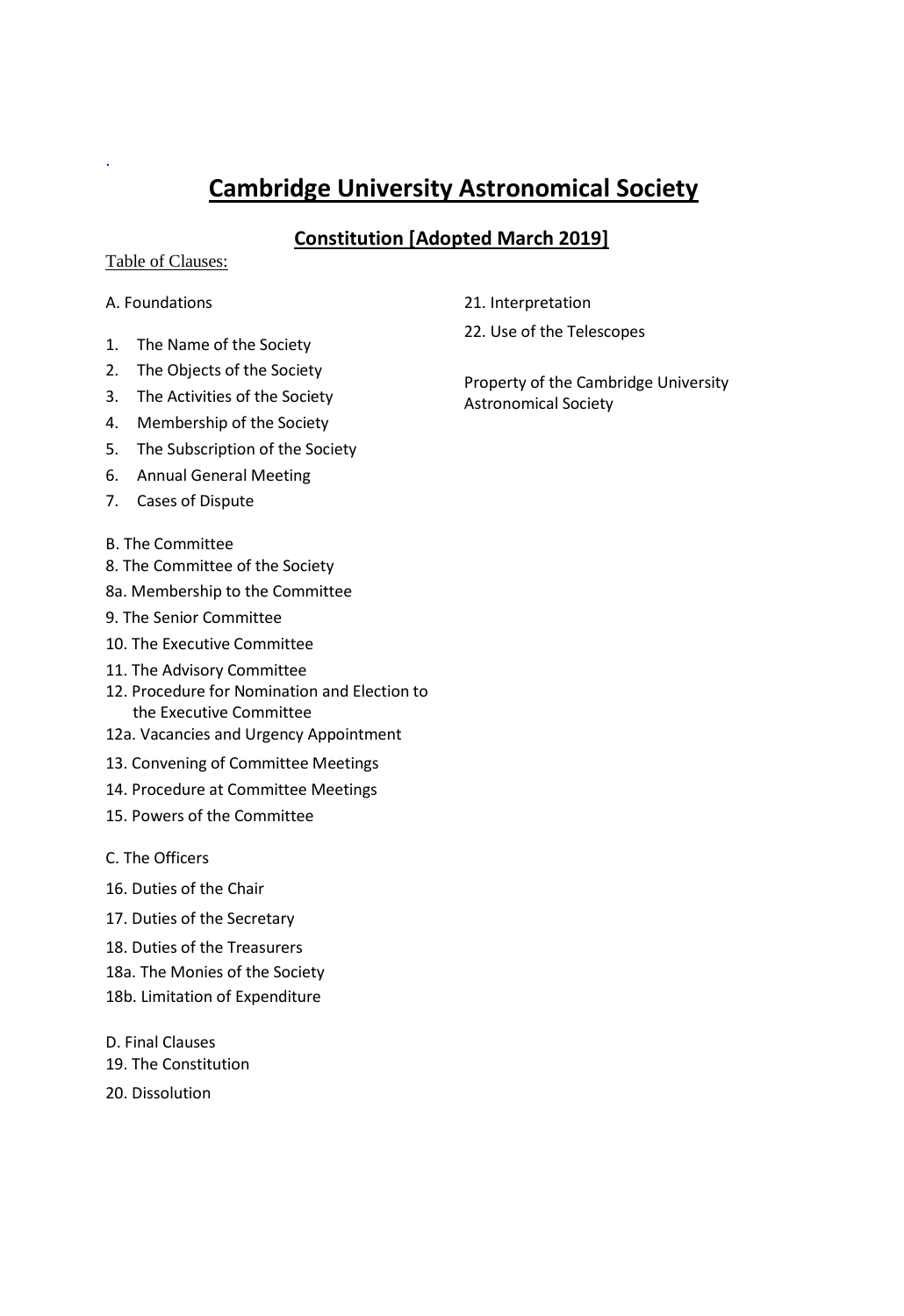## **A. Foundations**

#### **1. The Name of the Society**

The Name of the Society shall be: 'Cambridge University Astronomical Society'.

## **2. Objects of the Society**

The Society exists to provide for and to encourage an interest in Astronomy among members and associates of the University of Cambridge ('the University').

## **3. The Activities of the Society**

(i) The Society shall organise meetings held during University Terms, for talks, discussions, etc. and shall provide opportunities for visits to the University Observatories, with demonstrations and such facilities furthering its objects.

(ii) The society may affiliate to or participate in the activities of any other body as may seem fitting to a Full Committee Meeting.

## **4. Membership of the Society**

(i) Membership of the Society shall be open to all members of the University of Cambridge and of Anglia Ruskin University and to others at the discretion of the Committee, who pay the subscription of the Society.

(ii) Membership to current students (undergraduate or graduate) at the University of Cambridge or Anglia Ruskin University may be given for a limited time or for life. Membership to all other applicants cannot be given for more than three years without being subject to renewal.

(iii) Life membership is immutable save by the provision Clause 15.

## **5. The Subscription of the Society**

(i) The Subscription of the Society shall be fixed by a Full Committee Meeting. (ii) An Ordinary Committee Meeting may waive payment of the subscription by persons whom they propose to elect to the Senior Committee.

#### **6. Annual General Meeting**

There shall be an Annual General Meeting (AGM) of the Society in each academic year towards the end of Full Lent Term. All members shall be given at least two weeks' notice. At the Meeting the Chair shall report on the state of the Society, and the Treasurer shall present a financial account, to be open for inspection at the Meeting.

#### **7. Cases of Dispute**

A member may at any time require further investigation into a matter of Society business. If a serious dispute arises, the matter shall be referred to the President for arbitration. The President may call for a decision by ballot at any Meeting of the Society, at least five days' notice of the ballot having been given.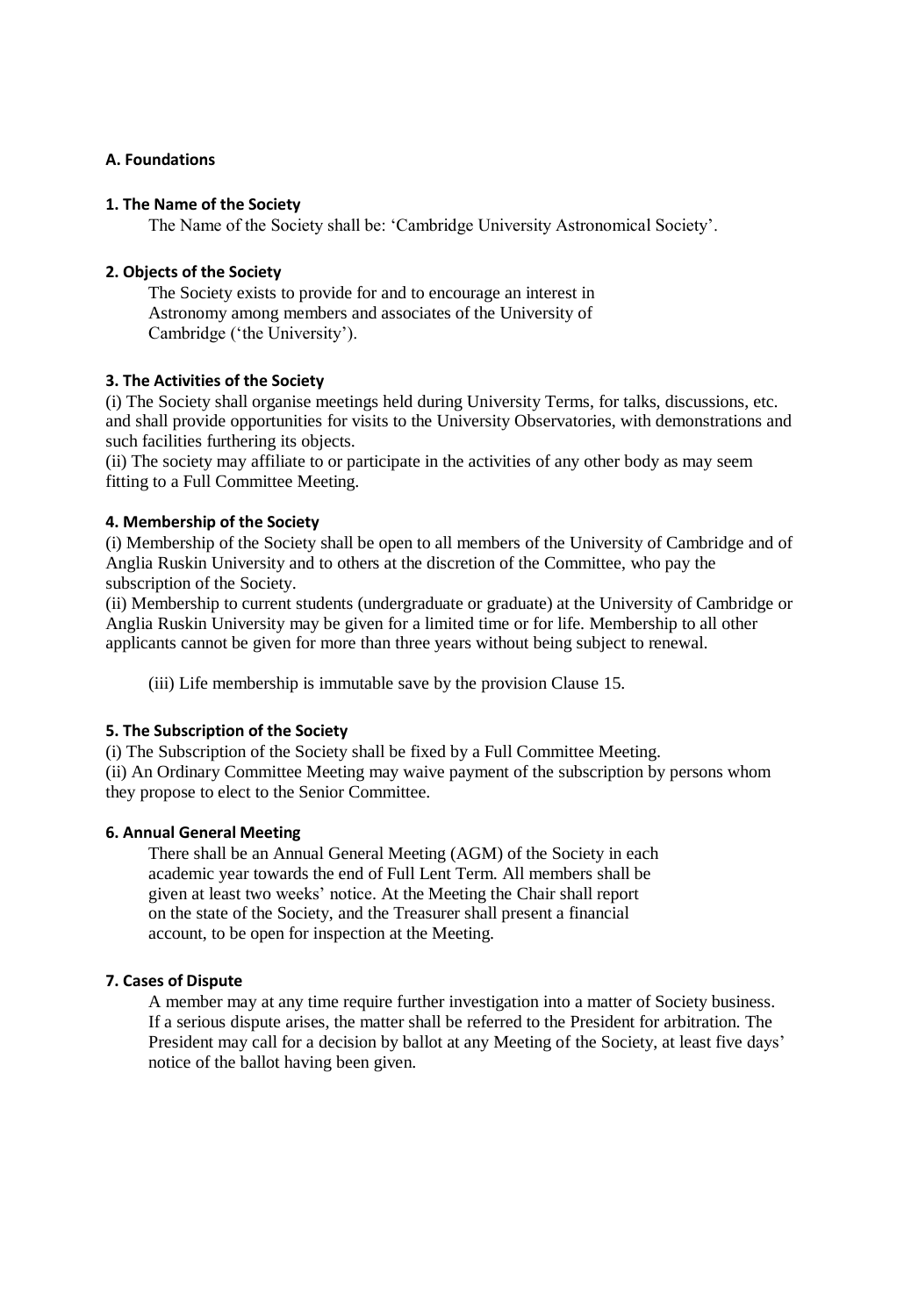### **B. The Committee**

#### **8. The Committee of the Society**

The affairs of the Society shall be managed by a committee, hereinafter referred to as the Full Committee, elected by members of the Society, and composing of the Senior, Executive and Advisory Committee.

### **8a. Membership to the Committee**

All members of the Committee are members of the Society and will generally be members of the University or Anglia Ruskin University. Any Committee member may resign at any time. Except as provided in clause 10(iii) any Committee member shall be eligible for re-election.

## **9. The Senior Committee**

(i) The Senior Committee shall consist of two or more members of MA Status: viz, one President and one Senior Treasurer, together with such Vice-Presidents as may be elected. (ii) In the case of election to the Senior Committee, an Ordinary Committee Meeting shall recommend a person for election (by simple majority nominating the President or Senior Treasurer; by a two-thirds majority for Vice-Presidents). The recommendation shall be placed before the next Meeting of the Society for majority approval.

(iii) The President and Senior Treasurer are reaffirmed yearly at the AGM by majority vote.

(iv) The Vice-Presidents are honorary lifetime appointments, conferring no particular responsibility or precedence, given in recognition of achievement in the field of astronomy, or significant or long-standing contributions to the society.

#### **10. The Executive Committee**

(i) The Executive Committee shall consist of not less than five and not more than eight members, who must be studying for a degree of status equal to or below a PhD for the duration of their tenure and include a Chair, a Secretary and a Treasurer (the Officers).

(ii) The executive committee members must be current members of the University or Anglia-Ruskin University.

(iii) No person may serve on the Executive Committee for more than three years, consecutive or otherwise.

(iv) Members of the Executive Committee shall continue in office after the end of the AGM until the end of the Lent Term.

#### **11. The Advisory Committee**

(i) The Advisory Committee shall consist of members who have served on the Executive Committee at least once if they are of BA status and at least twice otherwise. (ii) The Executive and Advisory Committees together shall not exceed eleven members.

(iii) Members of the Advisory Committee shall be elected by an Ordinary Committee Meeting.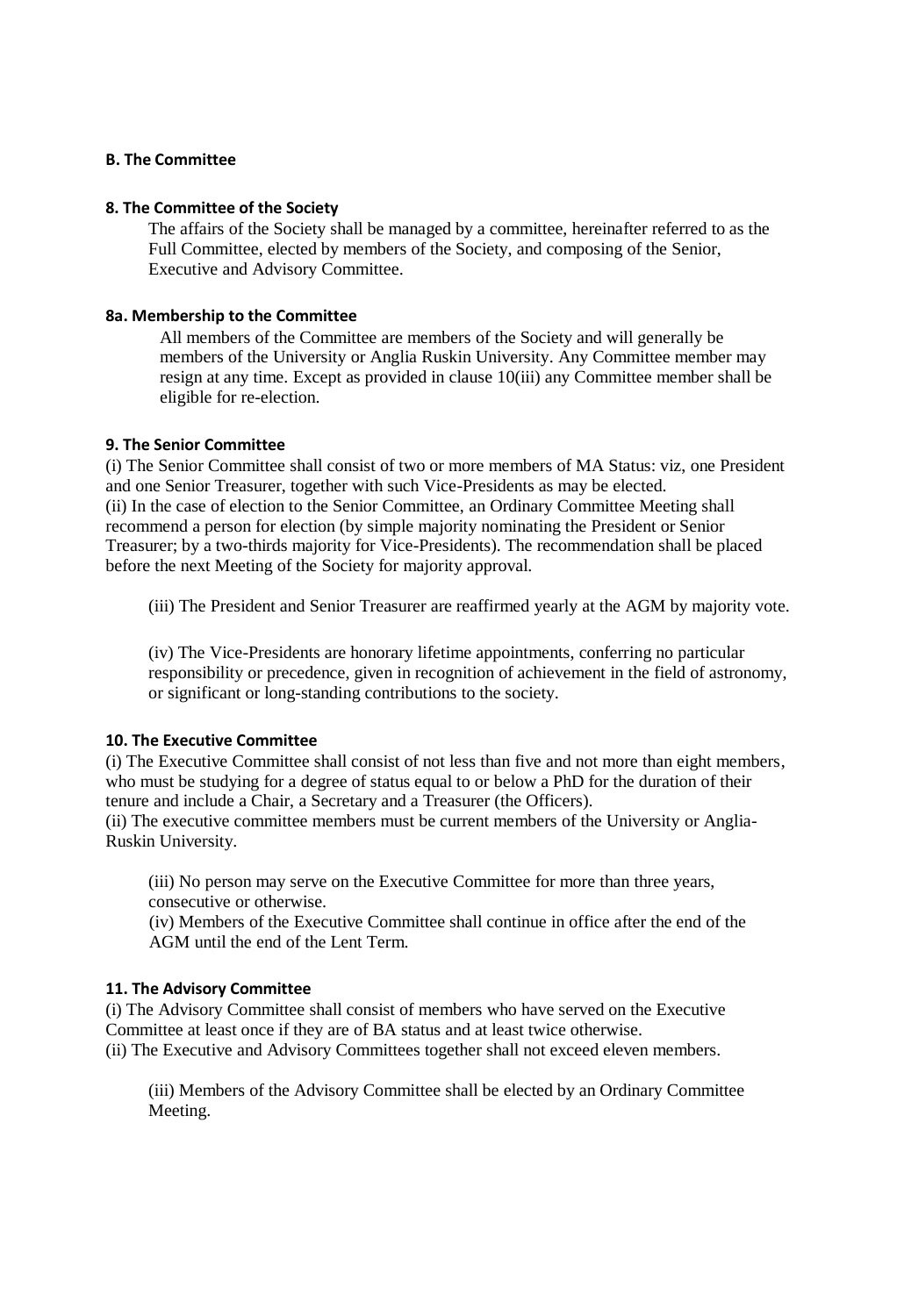(iv) Members of the Advisory Committee shall be in office the same period as the Executive Committee.

#### **12. Procedure for Nomination and Election to the Executive Committee**

(i) All members of the Executive Committee shall be elected at the Annual General Meeting. (ii) Nominations must be proposed and seconded by members of the Society and authenticated by the signature of the nominee. Nominations must be communicated to the Chair. All Resident members must be given notice of at least one week of Full Term of a closing time for nominations. A member may be nominated for but may not hold more than one Office. The Chair must ensure that there are sufficient nominations to satisfy clause 10(i).

(iii) For each office or general membership, an election shall be held by ballot, each member present having one vote. Re-open Nominations (RON) shall also be an option in each election and shall require a majority to be chosen in the same way as a candidate. In the event of no candidate securing a majority, the candidate at the bottom of the poll shall be eliminated and a second ballot held. This procedure shall be repeated until a candidate achieves an absolute majority.

(iv) If RON wins election to an office, nominations for that position shall be re-opened, and a new election shall be held at a Meeting of the Society, following the rules in clauses  $12a(ii)$  and  $(iii)$ .

(v) For each general membership vacancy, all candidates that wish to stand for a general membership stand in each election. until they are a) elected to a position, b) withdraw from the race, c) all vacancies are filled, d) RON wins the election. If RON wins election to a general membership then no further elections for general memberships shall be held unless clause 10(i) is not satisfied, in which case an election shall be held as in clause 12(iv) above.

(vi) The election shall proceed in the order: Chair, Secretary, Treasurer, other positions. (vii) If any stage of an election results in a tie, the tie shall be broken by the first person in the following order who is present and not standing in that election: Chair, Secretary, Treasurer, President, Senior Treasurer.

#### **12a. Vacancies and Urgency Appointment**

(i) If a vacancy arises for an Officer for reasons other than clause  $12(iv)$ , a Full Committee Meeting shall elect a member of the Executive Committee to that Office.

(ii) In a matter of urgency, the President may in consultation with such members of the Committee as conveniently available appoint a new officer. In the event of the President being unable to act, the Senior Treasurer, or failing them a Vice-President shall act in their place.

(iii) Any other vacancy on the Executive Committee may be filled either

by co-option or by election. Co-option: Any Ordinary Committee Meeting may vote to coopt a member to fill a vacancy subject to confirmation by a vote at the next Meeting of the Society.

Election: An Ordinary Committee Meeting may decide to fill a vacancy on the Executive Committee by election at any Meeting of the Society. The rule for nomination shall be identical to the ones at an Annual General Meeting.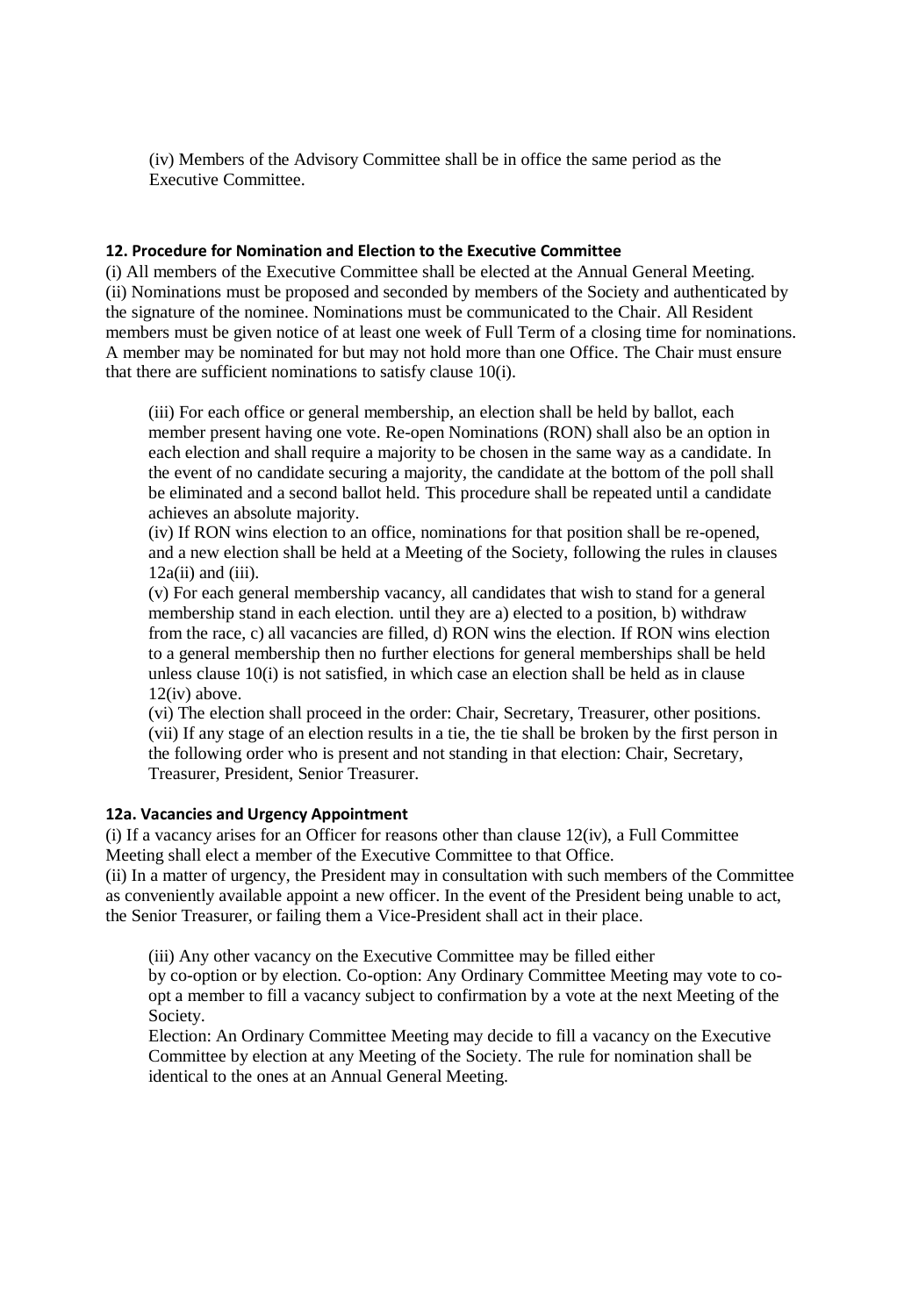## **13. Convening of Committee Meetings**

Committee Meetings may be convened by the President, the Senior Treasurer, the Chair or by any two Committee members acting together. All Resident members of the Full Committee shall be given at least five days' notice of all Committee Meetings.

### **4. Procedure at Committee Meetings**

(i) An Ordinary Committee Meeting shall be a meeting of not less than five members of the Executive Committee unless the total membership of that body is five or six, when four shall suffice.

(ii) A Full Committee Meeting shall be an Ordinary Committee Meeting with the presence of at least one member of the Senior Committee.

(iii) A Full Committee Meeting hereinafter referred to as the Annual General

Committee Meeting, shall be held shortly before the Annual General Meeting.

(iv) If a Full Committee Meeting is convened during an Ordinary Committee Meeting to consider a decision made thereat, such decision shall not be implemented until it has received the approval of a Full Committee Meeting.

(v) Mandatory attendees of a meeting (a Senior Committee member for a Full Committee Meeting and Officers) shall appoint a deputy if they are unable to attend.

## **15. Powers of the Committee**

(i) A Full Committee Meeting is the final authority within the Society except when provisioned by clause 7. It shall have the power to refuse membership of the Society or to require a member who shall seem to it unsuited to be such to resign from the Society. A Full Committee Meeting is ipso facto an Ordinary Committee Meeting.

(ii) Ordinary Committee Meetings are responsible for the daily running of the Society in carrying out its objectives in manner, which they deem appropriate.

(iii) An Ordinary Committee Meeting may create, and appoint members to, such minor offices as they may deem appropriate. Minor Officers shall not, ex-officio, be members of the Committee. The duration of office shall not exceed the life of the Committee concerned. (iv) An Ordinary Committee Meeting may delegate any of its powers, except those of clause 12, 15(iii) and 15(iv), to a stated person for a stated period of time not to exceed the life of the Committee concerned.

## **C. The Officers**

## **16. Duties of the Chair**

(i) The Chair shall preside at all Meetings of the Society and Committee.

(ii) In the absence of a decision to the contrary, the Chair shall possess all the powers of an Ordinary Committee Meeting, except those of clauses 12 and 15(iv), except when such is in session.

#### **17. Duties of the Secretary**

(i) The Secretary shall ensure that all Resident members of the Full Committee have appropriate notice of all Committee Meetings.

(ii) The Secretary shall take minutes of the Annual General Meeting, Committee Meetings and of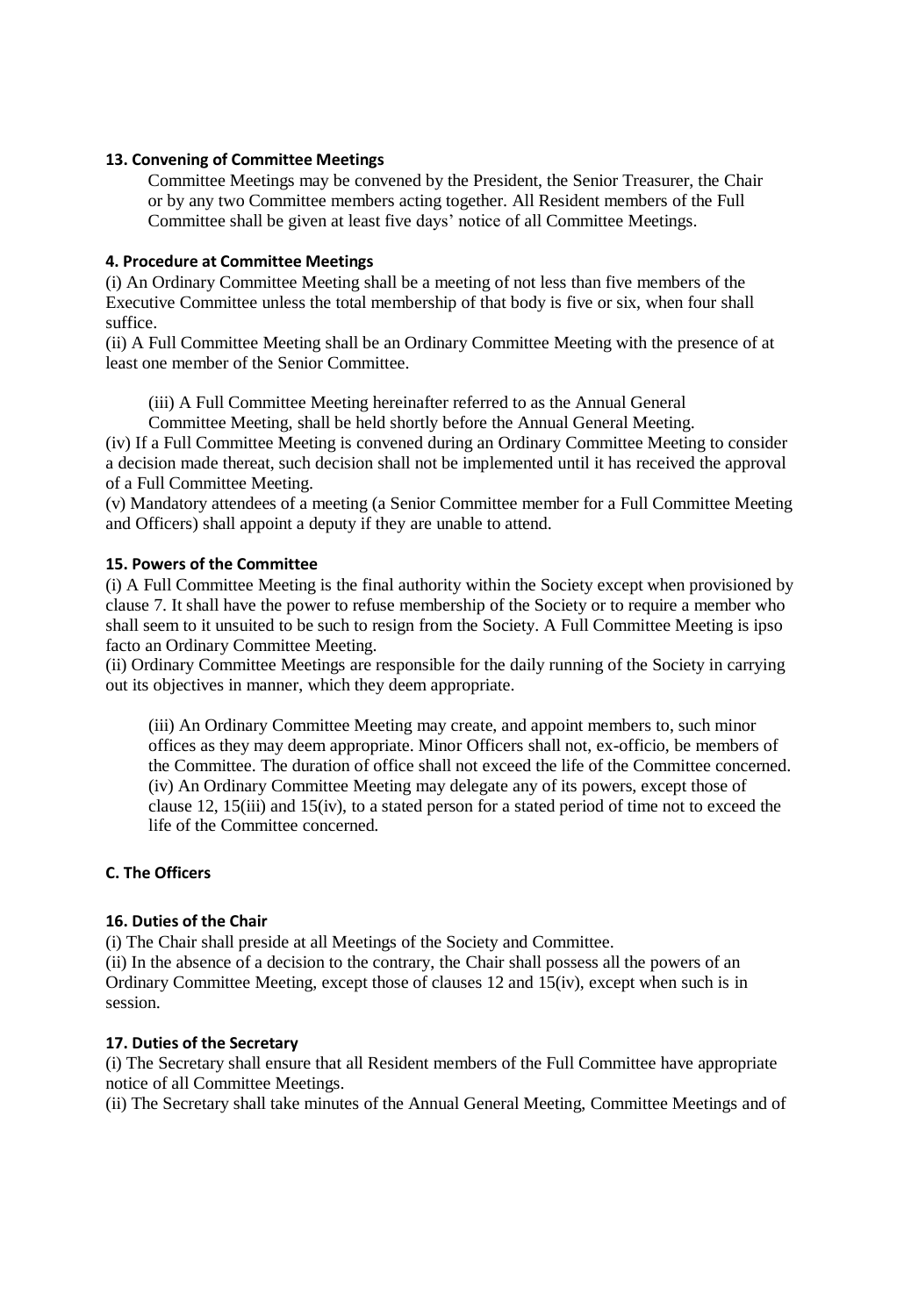business transacted at Meetings of the Society.

(iii) At a Committee Meeting the Secretary shall, unless otherwise directed by the Meeting, read all unsigned Minutes of previous Committee Meetings of the like sort. The minutes (amended if necessary) must be adopted by a simple majority and authenticated by the signature of the Chair.

(iv) The Secretary shall keep safe the records of the Society, other than the financial records, and shall add to these, in particular, details of the meetings held, the minutes recorded, and business reports presented during their term of office.

#### **18. Duties of the Treasurers**

(i) The Treasurer shall keep proper accounts of the income and expenditure of the Society and shall have these available for inspection by any member of the Society at notice of five days of Full Term.

(ii) The Treasurer shall also keep safe the financial records of the Society.

(iii) The Treasurer shall make a report at the Annual Full Committee Meeting and at the Annual General Meeting and at any other Committee Meeting before which a Committee member shall have given five days' notice that a report will be required. The Treasurer shall present the completed accounts to the Senior Treasurer for audit not later than the end of Easter Term.

(iv) The Treasurer shall draw up a budget at the beginning of the academic year covering anticipated income and expenditure. A Full Committee Meeting must accept the budget. The Treasurer must give notice of serious deviation from the budget to the members of the Full Committee Meeting.

#### **18a. The Monies of the Society**

(i) The Monies of the Society may be deposited in Bank accounts or kept in such manner as a Full Committee Meeting may decide with a two thirds majority. Members of the Full Committee shall be given at least five days' notice that this matter is to be considered.

(ii) The Chair and the Treasurer shall have the power to sign cheques and to withdraw money. They should consult the Senior Treasurer on any occasion when the financial affairs of the Society give concern or require unusual expenditure.

#### **18b. Limitation on Expenditure**

The income and property of the Society shall be applied solely to the expressed objects of the Society, and no portion thereof shall be paid or made over, directly or indirectly, to any member of the Society except in reimbursement of expenses or material liability incurred on behalf of the Society.

## **D. Final Clauses**

#### **19. The Constitution**

(i) The Constitution shall be made available to any member who gives the Chair five days' notice that they wish to inspect it.

(ii) Amendments to the constitution may be made only by a two-thirds majority at a Full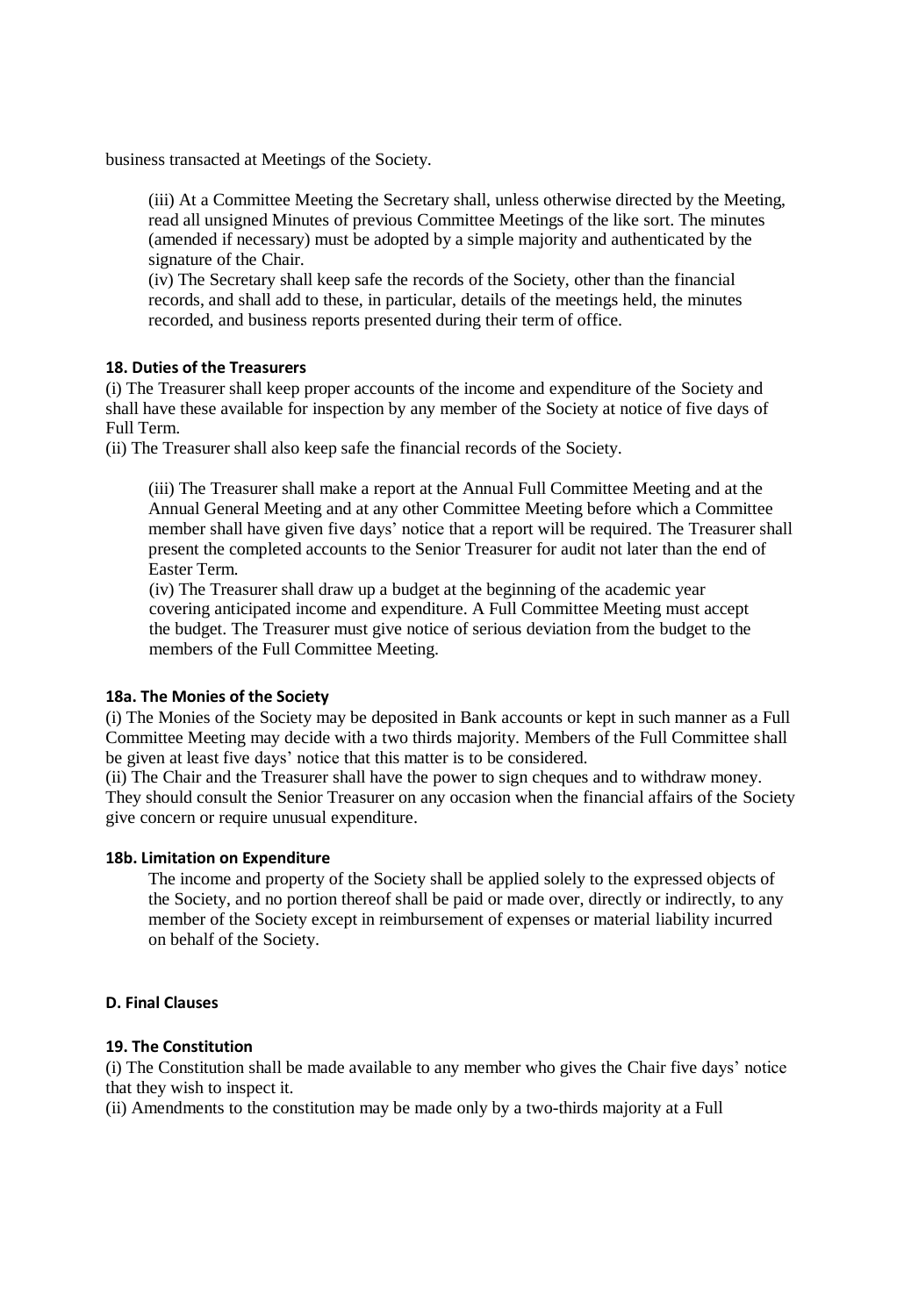Committee Meeting and must be confirmed by a two-thirds majority at a Meeting of the Society. Any member of the Society may require the Committee to consider specific amendments. Five days' notice that amendments to the constitution are to be discussed must be given to all persons in residence entitled to vote at the respective meetings.

## **20. Dissolution**

(i) A unanimous decision of a Full Committee meeting may initiate the dissolution of the society and only with the conviction that there are no persons willing to manage the affairs of the society. (ii) The motion of dissolution must contain a provision that the monies of the society remaining after all liabilities have been met shall be entrusted to an appropriate university body, with the condition that in due time a successor society sharing the spirit of clauses 2 and 3 be duly supported.

(iii) The vote of dissolution will be put before a Meeting of the society occurring during Full Term; the members being informed at least twenty-eight days of the matter. A majority of three-fourths is necessary to pass the vote.

## **21. Interpretation**

(i) Any reference to a Meeting of the Society in any clause shall mean a meeting held in full term of which all Resident members of more than seven days standing have been given at least 24 hours' notice that business is to be transacted thereat.

(ii) Any reference to a majority in any clause shall mean a majority of those present and voting. Unless otherwise stated a simple majority is referred to in all references of majorities or voting.

(iii) At an Ordinary or Full Committee Meeting or any other meeting of the Society the Chair shall have the casting vote in the event of a tie, except for elections in which they are a candidate. (iv) The Advisory Committee shall have a single vote at any Committee Meeting, and this shall count as such for the purpose of evaluating majorities.

## **22. Use of the Telescopes.**

(i) The management and care of the Northumberland and Thorrowgood telescopes is the responsibility of the Institute of Astronomy and any problems should immediately be reported to the designated member of staff. The use of them and their associated accessories by members of the Society is a privilege which should not be abused. When it is necessary for either of these telescopes to be taken out of service for maintenance do not attempt to move them. (ii) Non-members who are interested in using the telescopes should approach the Chair for details of joining and obtaining an observing card. If they are members of the IoA, advise them to attend two demonstration evenings. Observing Cards may be awarded to all those who have attended two demonstration evenings and passed their test successfully. The test should demonstrate their ability to take care of the telescopes and prevent them from damage while in use.

(iii) If a visiting party consisting of more than five persons would like to visit the domes for a guided tour or a one-off observing night, they should approach the Chair. The Chair should arrange for at least three members of the Committee to accompany the group.